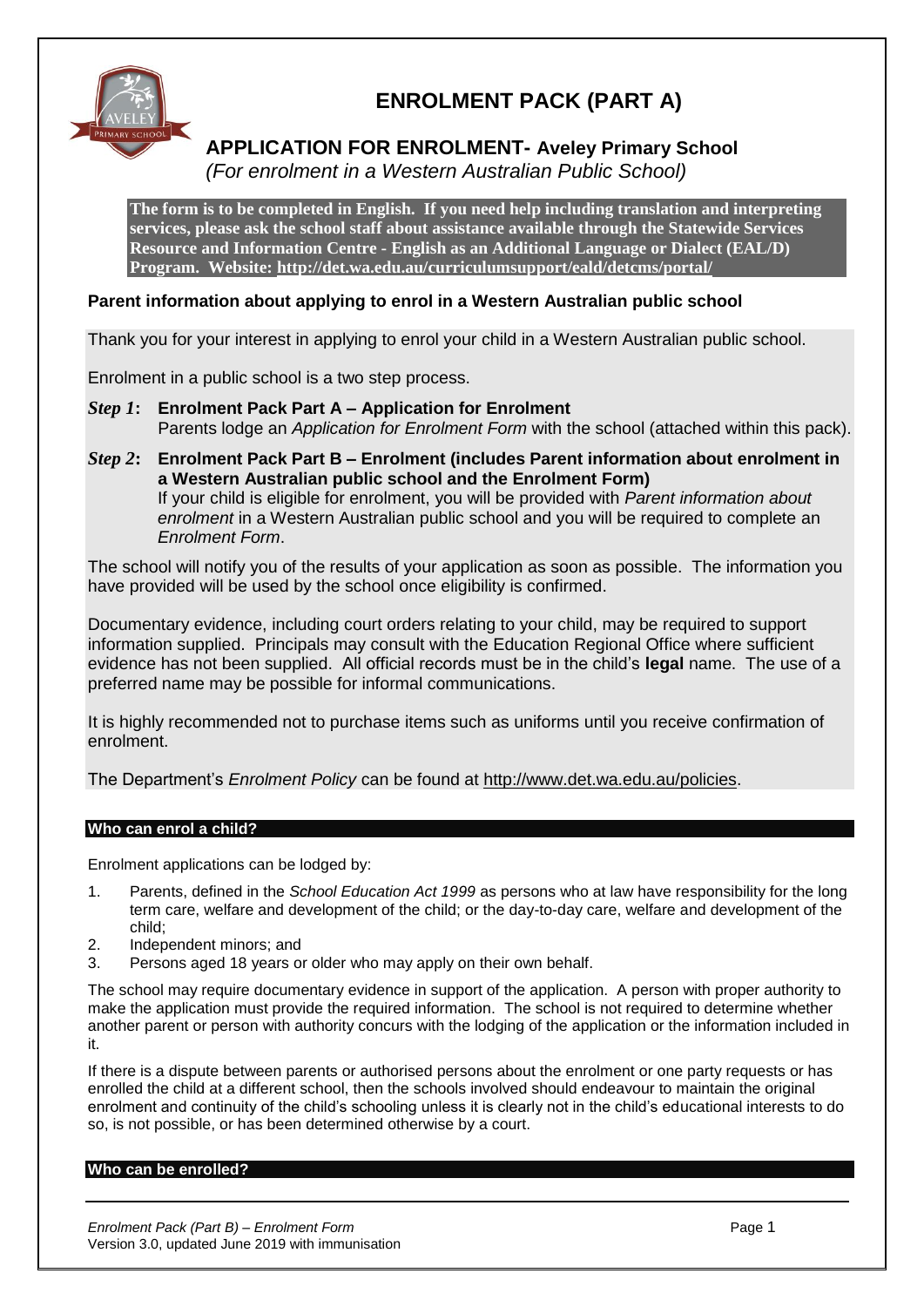Permanent Australian residents and those children holding an approved visa subclass are entitled to be enrolled, although not necessarily at a particular school unless the school has a 'local-intake area' (refer section **Applications to local-intake schools (compulsory years of schooling)** below). Those overseas students who do not have an entitlement to enrol in a public school may be enrolled on a full fee paying basis under conditions which the school will outline.

In establishing a usual place of residence, the *Residential Parks (Long-stay Tenants) Act 2006* recognises any agreement conferring the right to occupy premises for a fixed term of three months or longer. Short term residential arrangements can be accepted in cases such as recent arrival in the State, residence in boarding houses and caravan parks, or homelessness.

Schools may not enrol children who are:

- 1. receiving home education; or
- 2. applying to enrol at another school; or
- 3. enrolled at another Kindergarten (public or private), unless transferring.

From 22 July 2019, Kindergarten children must meet the new immunisation requirements before they can enrol at a school, community kindergarten or day care program. This change will assist to better protect young and vulnerable children and the wider community from vaccine preventable diseases. Parents applying to enrol their children in Kindergarten programs are encouraged to ensure their children's immunisation is 'up-to-date' to avoid their application for enrolment being declined.

The principal may consider whether a child may attend for a short period (s 75(2) *School Education Act 1999*) and may consult with the school in which the student is already enrolled before a decision about attending is made. Attendance for more than four weeks requires that the student relinquish enrolment at the school in which the student is already enrolled.

#### **Where can students be enrolled?**

The enrolment requirements differ from school to school. Local-intake schools have a designated geographical area from which enrolments are taken. Local-intake schools must accept all applicants from within their defined area, subject to residential qualifications. Non local-intake schools may receive applications but not necessarily enrol all applicants (see below for further advice on applications to non local-intake schools).

If you are unsure whether the school you applied for has local-intake status, you may check the *Declaration of Local-Intake Areas for Schools* on the Department's policies website at [http://www.det.wa.edu.au/policies,](http://www.det.wa.edu.au/policies) (Browse via A-Z document list). Further information is available from the *Enrolment* **policy/Enrolment Procedures/Local-intake area schools**, or contact either the principal of the school or the Coordinator Regional Operations at the local Education Regional Office.

#### **Applications to local-intake schools (compulsory years of schooling)**

Where the school has a local-intake area, an eligible child whose place of residence is within that area is guaranteed enrolment in the compulsory years of schooling (Pre-primary to Year 12).

Children whose usual place of residence is not in the local-intake area are accommodated where possible. If the school has further capacity to accommodate children from outside the local-intake area, after making provision for local-intake area needs, the following selection criteria are to be applied in considering applications for enrolment:

| <b>First Priority</b>                                                    | <b>Second Priority</b>                                                                                                                                              | <b>Third Priority</b>                                                                                                                                                       |
|--------------------------------------------------------------------------|---------------------------------------------------------------------------------------------------------------------------------------------------------------------|-----------------------------------------------------------------------------------------------------------------------------------------------------------------------------|
| Child qualifying for an<br>approved specialist<br>program for that year. | Child who has a sibling also enrolled at<br>the school in that year, (other than<br>siblings enrolled in specialist programs),<br>and who lives nearest the school. | Child who does not have a sibling<br>enrolled at the school in that year, or<br>who has a sibling enrolled in a specialist<br>program, and who lives nearest the<br>school. |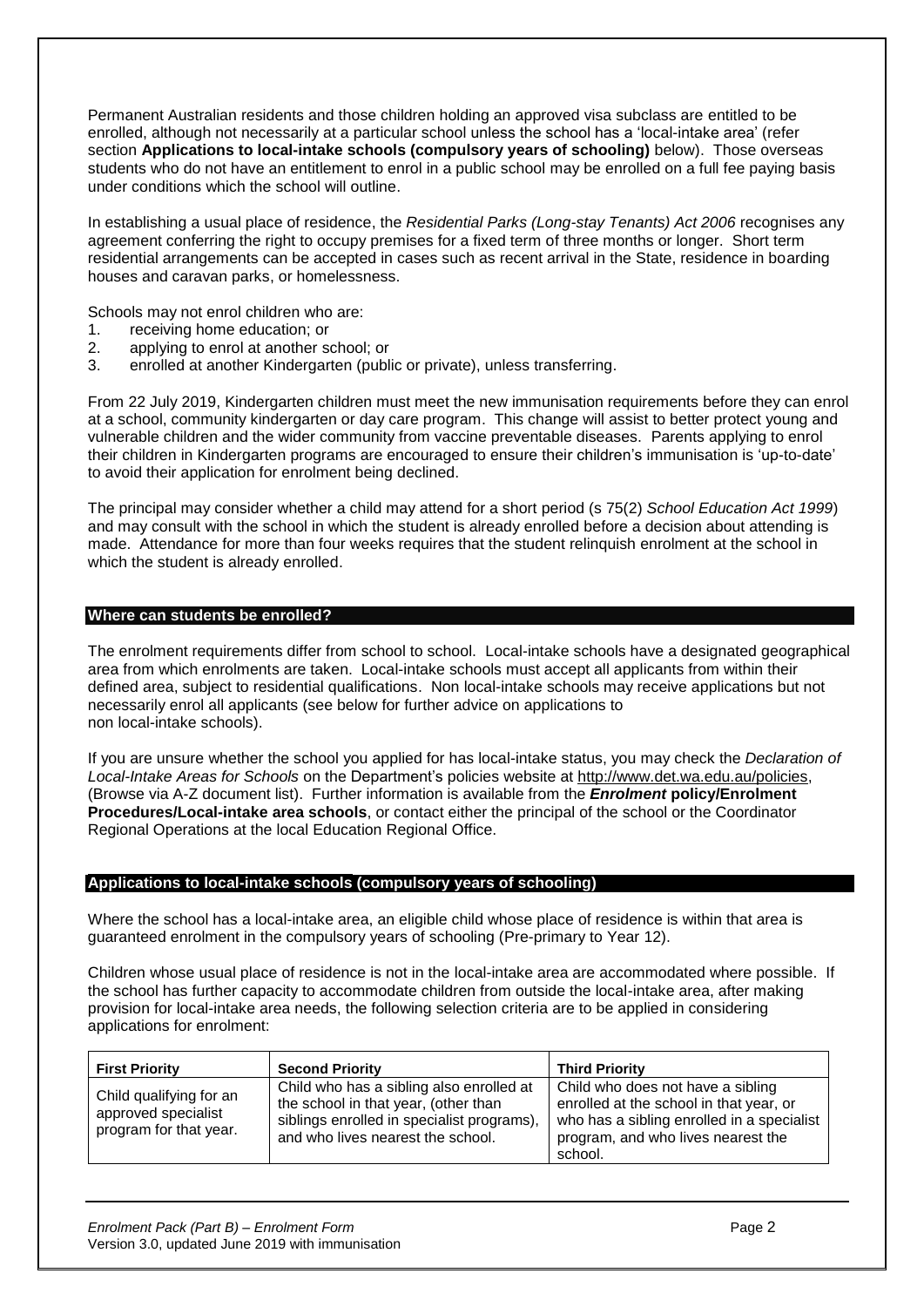#### **Applications to local-intake schools (pre-compulsory years of schooling)**

Students in the pre-compulsory year of schooling (Kindergarten) will be offered a place subject to meeting the immunisation requirements for enrolment.

The following selection criteria are to be applied in considering applications for Kindergarten enrolment:

| <b>First Priority</b>     | <b>Second Priority</b>    | <b>Third Priority</b>     | <b>Fourth Priority</b>    |
|---------------------------|---------------------------|---------------------------|---------------------------|
| Child residing in the     | Child in the local-intake | Child not residing in the | Child not residing in the |
| local-intake area who     | area who does not have    | local-intake area who     | local-intake area who     |
| has a sibling also        | a sibling enrolled at the | has a sibling also        | does not have a sibling   |
| enrolled at the school in | school in that year, and  | enrolled at the school in | enrolled at the school in |
| that year, and who lives  | who lives nearest the     | that year, and who lives  | that year, and who lives  |
| nearest the school.       | school.                   | nearest the school.       | nearest the school.       |

#### **Applications to non-local-intake schools (pre-compulsory and compulsory)**

Where the school does not have a local-intake area and the number of applications exceeds the number of places available, the child living nearest to the school will be given priority. Parents applying to enrol their children in specialist programs and siblings of children already enrolled at the school do not have priority over those children living nearest the school. That is, proximity to the school is the only criterion to be used in non local-intake schools.

#### **Lodging Applications and Enrolment Forms from local-intake area students**

Families residing in the local-intake area may lodge the Application for Enrolment Form and the Enrolment Form concurrently, with the agreement of the school.

#### **Applications for starting school and for the first year of secondary school**

Parents are encouraged to apply by the closing date in the year prior to attending, even if the child is of compulsory school age (Pre-primary to Year 12) and is guaranteed a place in the local school. This assists schools with planning.

For children of compulsory school age wishing to enrol at a school that is not the local school the closing date for applications for the first round of offers is the first Friday in Term 3 of the previous year.

For children starting in Kindergarten the closing date for applications for the first round of offers is the first Friday in Term 3 of the previous year.

Applications may still be made after this date and will be considered on a case by case basis, in accordance with the Department of Education's *Enrolment Policy* which can be found at [http://www.det.wa.edu.au/policies.](http://www.det.wa.edu.au/policies)

#### **Requested documentation**

You will be asked to show: your child's Birth Certificate (original or certified copy) or birth extract or equivalent identity documents; your child's Australian Immunisation Register (AIR) Immunisation History Statement; proof of your child's usual place of residence: for example, utilities account, lease agreement, ownership of the property, driver's licence, statutory declaration; copies of any Family Court or other court orders, and visa details (if applicable).

Principals may accept a maximum of 3 documents as evidence of your child's usual residential address. Principals are able to request additional information where this is necessary to confirm your child's usual place of residence.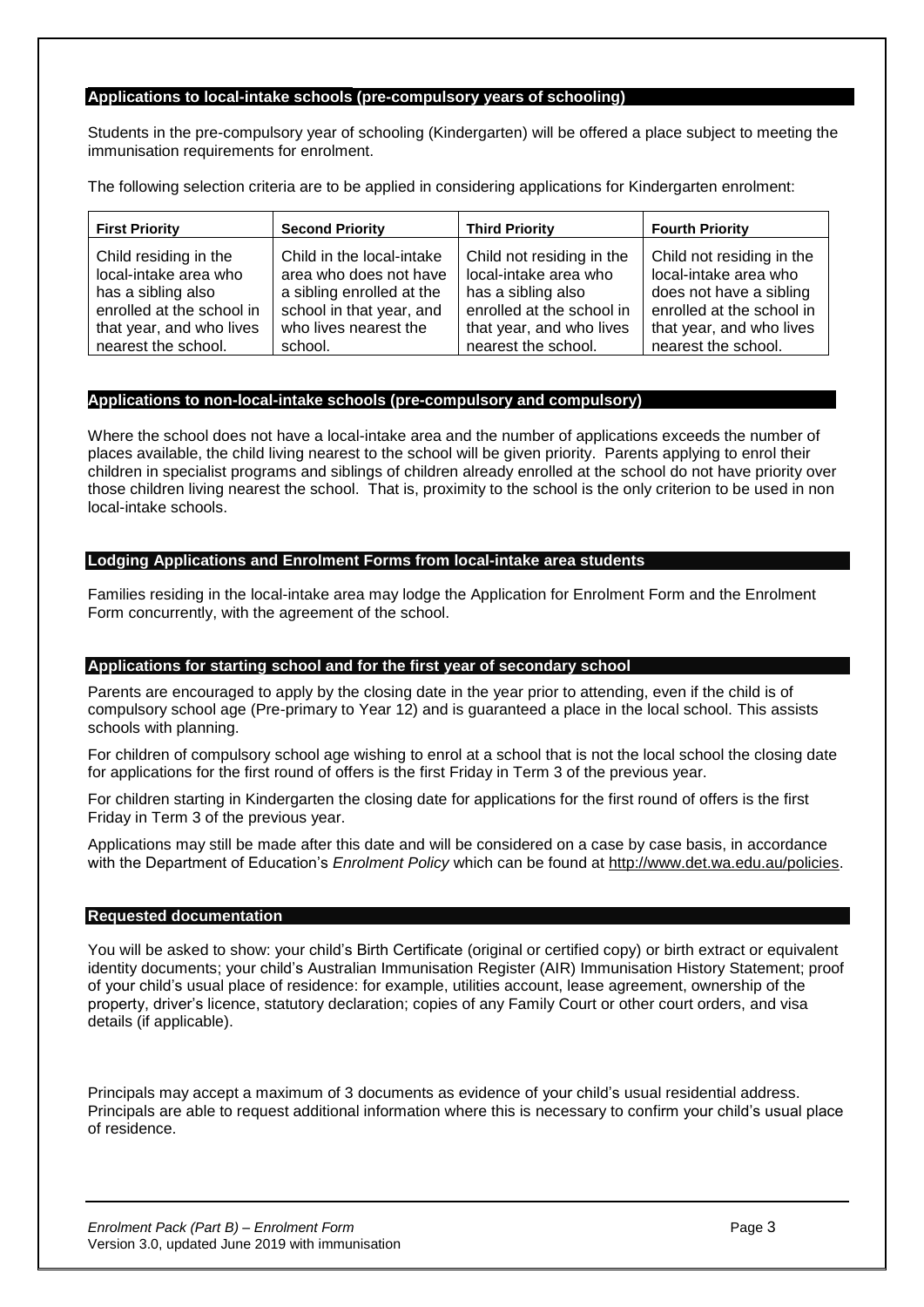You will need to provide evidence of your child's current immunisation status when you lodge an application to enrol. You can provide one of the following:

- Australian Immunisation Register (AIR) Immunisation History Statement that is not more than two months old; or
- Australian Immunisation Register (AIR) Immunisation History Form for children on a catch up schedule that is not more than six months old; or
- Immunisation Certificate issued by the Chief Health Officer.

Other immunisation documents are no longer accepted.

Once the application has been accepted, you will be required to complete an Enrolment Form and submit it to the school (refer to the Enrolment Pack Part B – Enrolment). If your Application for Enrolment is not accepted, you will be advised in writing within three weeks of the advertised closing date for applications.

#### **Eligibility to enrol in a particular school**

The only guaranteed Pre-primary to Year 12 place in a public school is if you live in the local-intake area of that school. Enrolment in a particular primary school does not guarantee a place at a specific secondary school.

#### **Applications to transfer from another school**

Decisions about the enrolment of your child into a specific year of schooling and/or the educational program will be based on age eligibility, as well as the child's level of previous schooling, achievement levels and identified needs.

If you are applying for the following year, you will be advised in writing about your application within three weeks of the closing date for applications (that is after the end of the first week of Term 3). If you are applying for the current year, you will be advised in writing as soon as possible.

Once the application has been accepted, in addition to the Enrolment Form you will also need to supply evidence of your child's progress from the previous school. This can be in the form of reports, records or samples of work.

If your child has gained enrolment from outside the local-intake area into a specialist program, any siblings cannot be guaranteed enrolment to the same school.

#### **Kindergarten**

The Western Australian Government fully funds Kindergarten for age-eligible children in public schools and supplements the cost of Kindergarten in Catholic and independent schools. Children may be enrolled in Kindergarten in one school only, either public or private.

From 2020, only Kindergarten children can only enrol if:

- their immunisation status is 'up to date'; or
- they are on an approved immunisation catch up plan; or
- they meet the criteria to be an exempt child because of particular family circumstances.

#### **Disclosure of information**

#### *For parents of students with disability*

In order to provide an appropriate education program the school may require specific information relating to your child's disability and personal needs to enable the school to make any necessary teaching and learning adjustments. The school may also use the information you provide when applying for specialist resources or services and/or supplementary funding to support your child's education.

#### *Suspensions and exclusions*

Information on any suspensions and exclusions needs to be provided to the school at the time of applying to enrol. This information will help the school to provide your child with any support that may be required.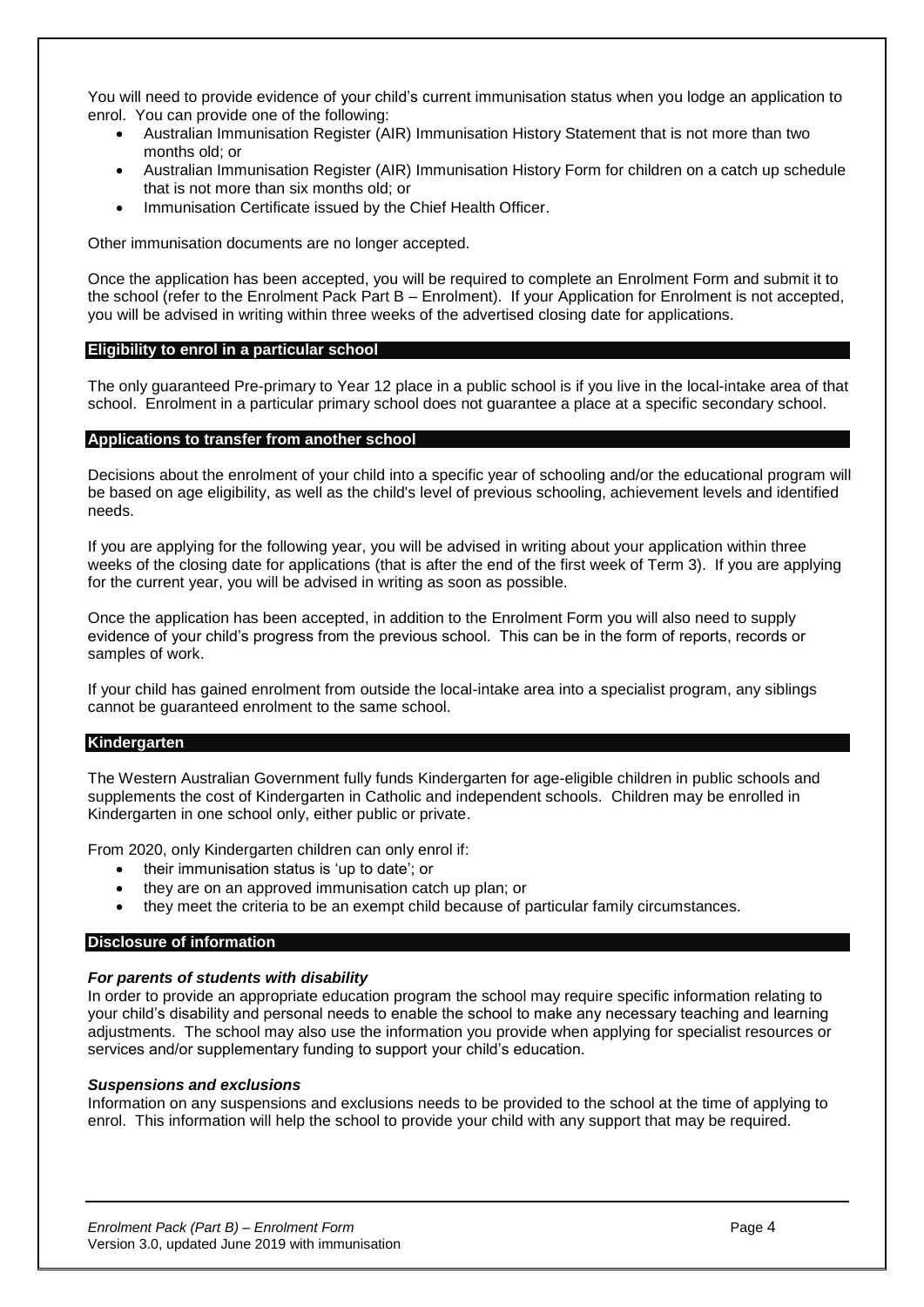Children currently under suspension from a public school cannot be enrolled at another public school until the suspension period expires.

Children who have previously been suspended or excluded from a public school may be required to enter into a behaviour agreement with the school if enrolment is accepted.

#### **Confidentiality**

All information provided on this form will be treated confidentially. Section 242 of the *School Education Act 1999* precludes this information from being used for any purpose other than: to determine whether your application for enrolment can be accepted; to assist the school with addressing any needs for your child if enrolment is accepted; and to comply with legal requirements or ministerial directions.

#### **Disputes**

Should you disagree with a school's advice regarding your application for enrolment please contact the principal in the first instance. The Coordinator Regional Operations at your Education Regional Office can provide advice if a concern has not been resolved. Information about formal disputes can be obtained from the school, the Education Regional Office or the Department's *Enrolment Policy* which can be found at [http://www.det.wa.edu.au/policies.](http://www.det.wa.edu.au/policies)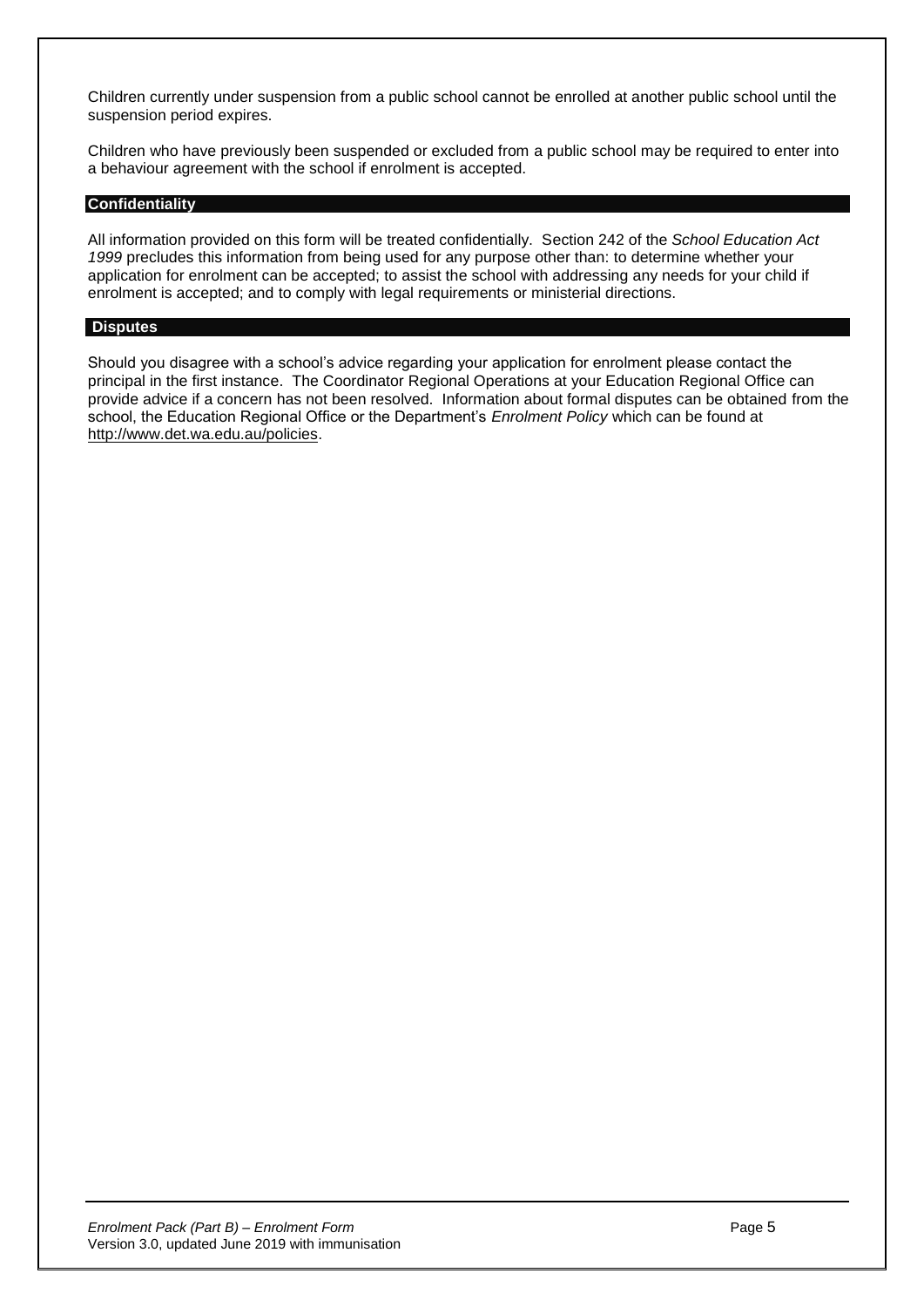

## **AVELEY PRIMARY SCHOOL**

| <b>OFFICE USE ONLY</b><br>Date received: __________<br>Year Level:<br>Birth certificate/Passport/Travel document sighted (Circle).<br>AIR immunisation history statement $\Box$ YES $\Box$ NO<br>Student resides within local intake area $\Box$ YES $\Box$ NO<br>Visa sighted: | $\Box$ YFS $\Box$ NO |
|---------------------------------------------------------------------------------------------------------------------------------------------------------------------------------------------------------------------------------------------------------------------------------|----------------------|
|                                                                                                                                                                                                                                                                                 |                      |
| Family Court Order/s:                                                                                                                                                                                                                                                           | $\Box$ YES $\Box$ NO |

### **APPLICATION FOR ENROLMENT FORM**

*(For enrolment in a Western Australian Public School)*

*Students in the compulsory years of schooling who are already enrolled at the school do not need to lodge a new application for that school each year.* 1 **APPLICATION:**  - school do not need to

| <b>DECLARATION</b>                                                                                                                                                                                                                                                                                                                                                                                                                                                                                                                                                                                                                                                                                                                                            |
|---------------------------------------------------------------------------------------------------------------------------------------------------------------------------------------------------------------------------------------------------------------------------------------------------------------------------------------------------------------------------------------------------------------------------------------------------------------------------------------------------------------------------------------------------------------------------------------------------------------------------------------------------------------------------------------------------------------------------------------------------------------|
| The information and statements provided in this application for enrolment are true and accurate in relation to:                                                                                                                                                                                                                                                                                                                                                                                                                                                                                                                                                                                                                                               |
| Name of person enrolling child:                                                                                                                                                                                                                                                                                                                                                                                                                                                                                                                                                                                                                                                                                                                               |
|                                                                                                                                                                                                                                                                                                                                                                                                                                                                                                                                                                                                                                                                                                                                                               |
| Relationship to child: _________<br>(Independent Minors and those aged 18 years or older may apply on their own behalf)                                                                                                                                                                                                                                                                                                                                                                                                                                                                                                                                                                                                                                       |
| Tel (H): __________________     Tel (W): _______________   Mobile: ______________                                                                                                                                                                                                                                                                                                                                                                                                                                                                                                                                                                                                                                                                             |
|                                                                                                                                                                                                                                                                                                                                                                                                                                                                                                                                                                                                                                                                                                                                                               |
| NOTE: Children may be enrolled in Kindergarten in one school only, either public or private.<br>NOTE: In the event that statements made in this application later prove to be false or misleading, a decision on this<br>application may be reversed. Information supplied may need to be checked by the school.                                                                                                                                                                                                                                                                                                                                                                                                                                              |
| <b>DOCUMENTS TO BE PROVIDED</b>                                                                                                                                                                                                                                                                                                                                                                                                                                                                                                                                                                                                                                                                                                                               |
| <b>Checklist:</b><br>Please place an *' $X'$ in the box $\boxtimes$ to indicate each document attached (or sighted) to this application form.<br>*Note: If you are typing the information into this form, double click the check box and select the radio button under the<br>heading Default value 'Checked' and click OK.<br>1.<br>if applicable. (Principals will refer to guidance 3.5.1 of the Enrolment Procedures where evidence is not<br>provided).<br>2.<br>Australian Immunisation Register (AIR) Immunisation History Statement; or<br>AIR Immunisation History Form; or Immunisation Certificate issued by the Chief Health Officer<br>3.<br>Proof of address (see Requested documentation in the attached Parent information)<br>4.<br>5.<br>6. |
| If your child was not born in Australia, you must provide evidence of:<br>1.<br>2.<br>3.                                                                                                                                                                                                                                                                                                                                                                                                                                                                                                                                                                                                                                                                      |
| If your child is a temporary visa holder, you must also provide:<br>Confirmation of placement or enrolment for an overseas fee-paying student or evidence of any                                                                                                                                                                                                                                                                                                                                                                                                                                                                                                                                                                                              |
| or<br>Evidence of the visa for which the student has applied if the student holds a bridging visa                                                                                                                                                                                                                                                                                                                                                                                                                                                                                                                                                                                                                                                             |